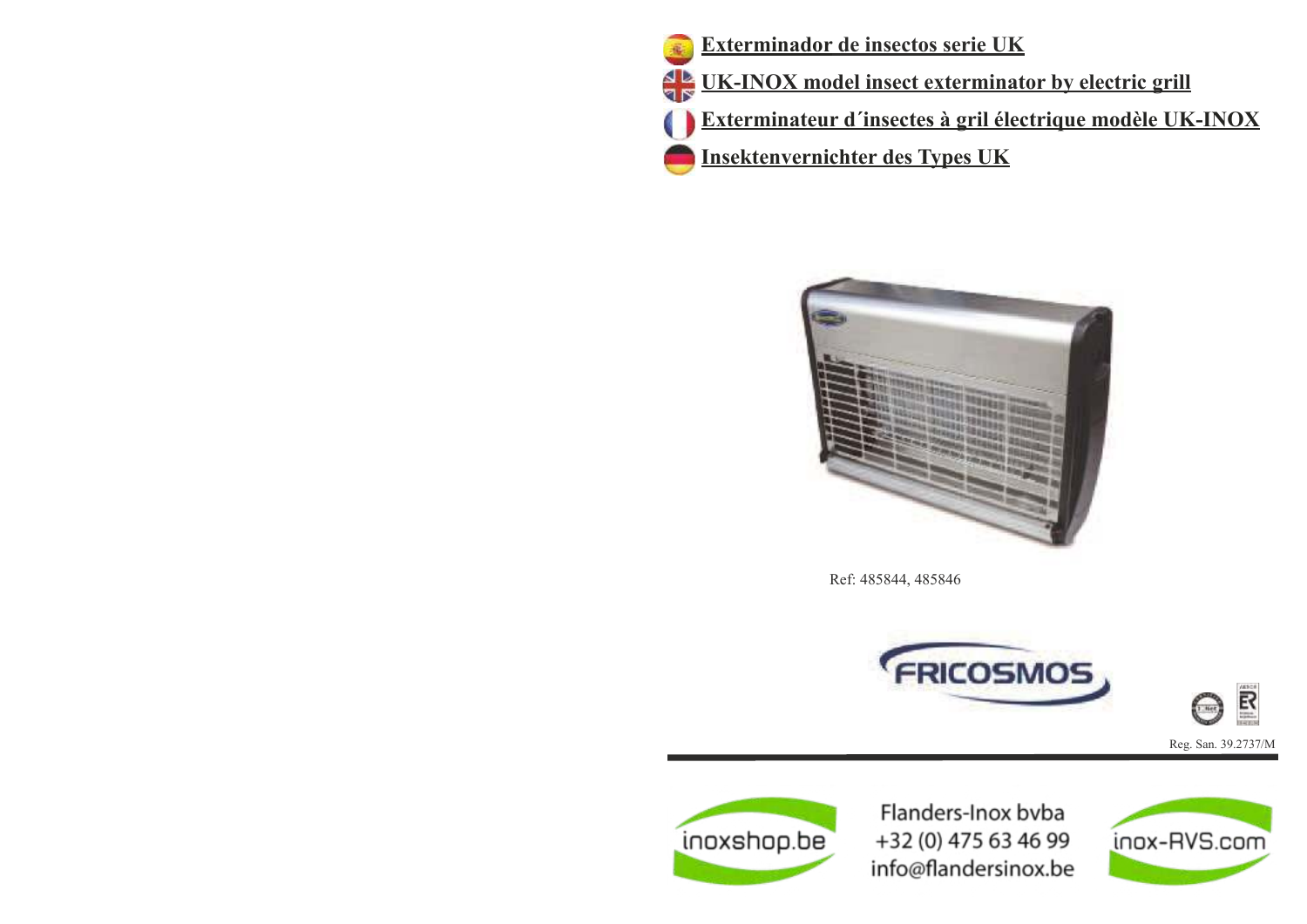

Lea las instrucciones antes de conectar el equipo y consérvelas en un lugar seguro para su consulta.

### **SEGURIDAD**

Este equipo debe conectarse a una instalación eléctrica que disponga de toma de tierra.

Este equipo es de uso exclusivo para interiores.

Este equipo no debe instalarse en locales donde sea probable la existencia de vapor inflamable o polvo explosivo, ni en cuadras, establos o similares. Consulte a los bomberos.

El equipo sólo debe ser reparado por el fabricante o un electricista homologado.

Este equipo no está destinado para ser usado por personas (incluido niños) cuyas capacidades físicas, sensoriales o mentales estén reducidas, o carezcan de experiencia o conocimiento, salvo si han tenido supervisión o instrucciones relativas al uso del aparato por una persona responsable de su seguridad.

Los niños deberían ser supervisados para asegurar que no juegan con el aparato.

El equipo no debe ser mojado mientras esté en funcionamiento enchufado a la corriente.

Se debe utilizar exclusivamente los repuestos indicados en este manual.

Fricosmos no se hace responsable de las manipulaciones no autorizadas realizadas en el equipo. No toque la rejilla con ningún objeto conductor de la electricidad.

Para su seguridad al sacar la bandeja se corta el suministro de corriente a la parrilla eléctrica. Desconecte el equipo de la red antes de realizar cualquier operación de mantenimiento o limpieza.

# **MONTAJE**

Verifique el contenido.

Este equipo no es apto para instalarse en exteriores.

Seleccione el lugar ideal para la ubicación del exterminador, preferiblemente en un lugar oscuro o alejado de otros equipos de iluminación y cualquier punto de luz solar en el centro del área a proteger.

Fije el exterminador a la pared con los tacos y tornillos que se acompañan o cuélguelo del techo con la cadena. No anclarlo a elementos móviles como puertas, etc.

Instale el aparato como mínimo a 2 metros de altura.

Conecte el exterminador a una red eléctrica con toma de tierra. 220-240 v. (50/60Hz.)

#### **MANEJO**

Para el correcto funcionamiento del equipo debe estar conectado las 24h del día ya que la función de atrapar insectos se realiza principalmente de noche.

Para su seguridad al sacar la bandeja se corta el suministro de corriente a la parrilla eléctrica, asegúrese que la bandeja está correctamente encajada en su ubicación.

### **MANTENIMIENTO**

Antes de cualquier operación de mantenimiento, desconecte el equipo de la red eléctrica.

• Para sustituir el tubo saque la bandeja, invierta el equipo y cambie el tubo. Una vez sustituido coloque la bandeja y vuelva a instalarlo en su ubicación conectándolo a la corriente al finalizar el proceso. Cambie los tubos semestralmente. Emplee sólo los recambios de Fricosmos compatibles con este modelo. Entregue los tubos usados a un punto limpio.

• Para sustiruir el cebador, en primer lugar desenchufe el equipo de la corriente. Gírelo en sentido inverso a las agujas del reloj y tire de él. Sustitúyalo y gestiónelo según la legislación en vigor.

• Si se deteriora el cable debe ser sustituido el conjunto clavija-cable. El cable no puede ser sustituido independientemente.

# **LIMPIEZA**

Limpie el equipo regularmente.

- Use sólo agua y jabón neutro en la limpieza.
- Frote con un paño suave.
- Seque con un paño suave.
- El equipo debe estar totalmente seco antes de instalarlo a la corriente.

• No emplee ácidos o detergentes agresivos, ni raspe con estropajos, espátulas, cuchillas u objetos cortantes o punzantes.

# **GARANTÍA - GARANTIE - WARRANTY - GARANTIE**

El equipo tiene garantía de dos años. Se excluye lámparas. El mal uso del equipo elimina la garantía del mismo.

The device is guaranteed for two years. Handling or misuse of equipment eliminates the warranty.Lamps are excluded.

L'appareil est garanti pendant deux ans. Les lampes sont exclues. La manutention ou mauvaise utilisation du matériel élimine la garantie.

L'appareil est garanti pendant deux ans. Les lampes sont exclues. La manutention ou mauvaise utilisation du matériel élimine la garantie.

# **CROQUIS DE INSTALACIÓN - PLAN DE INSTALLATION INSTALLATION SKETCH - SKIZZE DER INSTALLATION**

| Ref.   | $d$ (mm) | $S$ (mm) |
|--------|----------|----------|
| 485844 | 280      | 270      |
| 485846 | 435      |          |





Lea atentamente las instrucciones antes de su uso. Read carefully the instructions before connecting the device. Lisez ces instructions avant de brancher ce produit. Lesen Sie die Anweisungen, bevor Sie das Gerät



No tocar la parrilla eléctrica. Do not touch the electric grill. Ne pas toucher la grille électrique. Nicht das Hochspannungsgitter berühren.



Peligro alto voltaje. High voltage warning.. Attention ! Haute tension. Hochspannungsgefahr.



Uso exclusivo en interiores. This device is specifically for indoor use. Utilisation exclusive intérieure. Die Benutzung des Gerätes ist nur im Inneren erlaubt.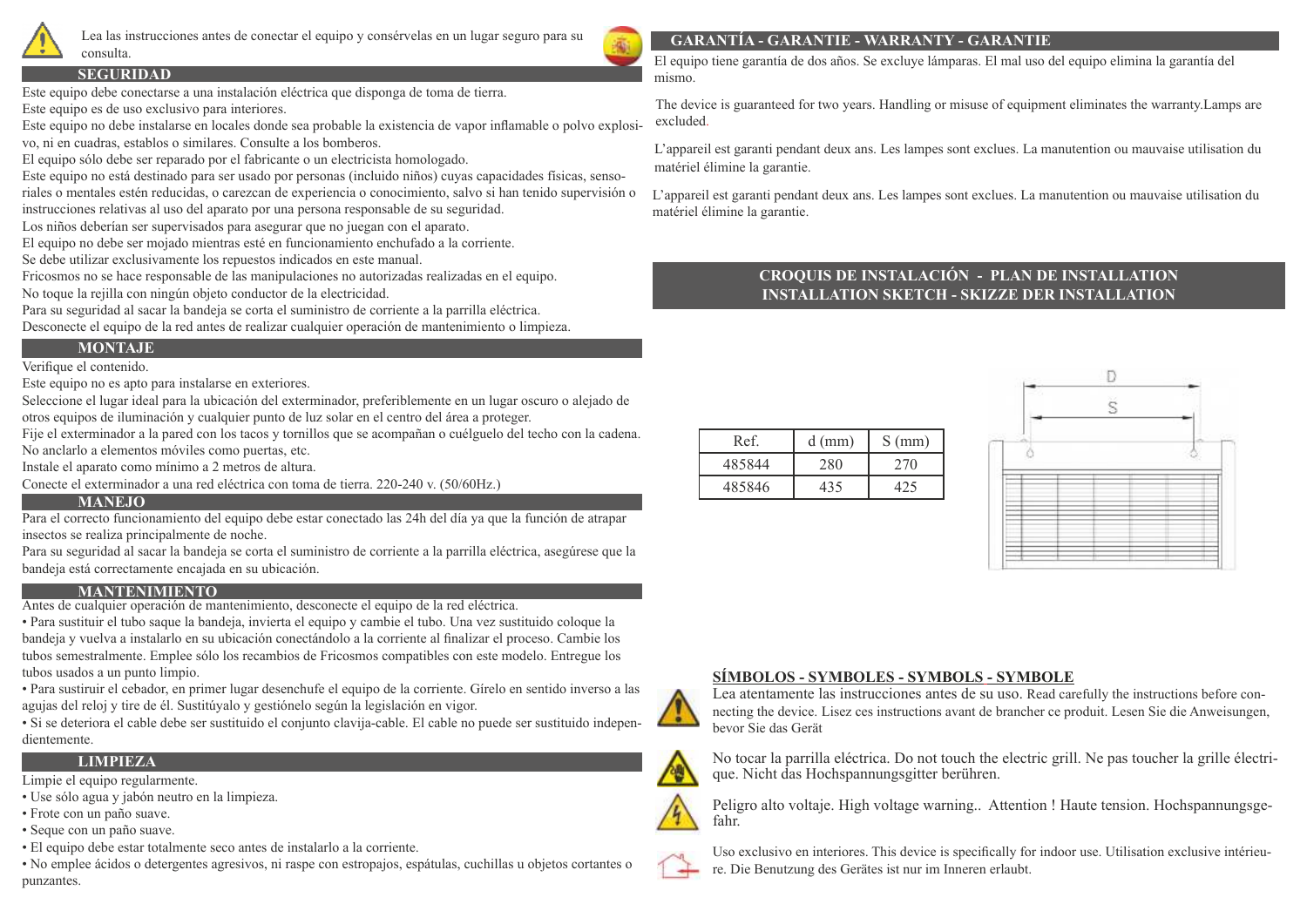

Read the instructions before connecting the device and store them in a safe place for referen-

#### **REPUESTOS - SPARE PARTS - PIECES -PARTS**

| Código<br>Code<br>Code<br>Artikel-Nr. | Tubo<br>Tube<br>Tube<br>Leuchtstoffröhre | Características<br>Caracteristiques<br>Characteristics<br>Spezifikationen |
|---------------------------------------|------------------------------------------|---------------------------------------------------------------------------|
| 485844                                | 485856                                   | $8w - G5$                                                                 |
| 485846                                | 485860                                   | $15w - G13$                                                               |

# **CARACTERÍSTICAS TÉCNICAS - CARACTERISTIQUES TECHNIQUES TECHNICAL - TECHNISCHE SPEZIFIKATIONEN**

| Código<br>Code<br>Code<br>Artikel-Nr. | ≖   | А  | H   | Potencia<br>Puissance<br>Power<br>Leistung | Tubo<br>Tube<br>Tube<br>Leuchtstoffröhre | Cobertura<br>Couvertoure<br>Coverage<br>Umpfang | Consumo<br><b>Consommation</b><br>Consumption<br><b>Verbrauch</b> | Peso<br><b>Poids</b><br>Weight<br>Gewicht |
|---------------------------------------|-----|----|-----|--------------------------------------------|------------------------------------------|-------------------------------------------------|-------------------------------------------------------------------|-------------------------------------------|
| 485844                                | 380 | 10 | 260 | 16w                                        | 2X8w                                     | 40 <sup>m²</sup>                                | 23w                                                               | 2,8Kg                                     |
| 485846                                | 540 | 10 | 260 | 30w                                        | 2x15w                                    | 80m <sup>2</sup>                                | 38w                                                               | 3,4Kg                                     |

Volt.: 220-240v. - Fr.: 50-60Hz - Clas. I - IPX0.



#### **SECURITY**

ce.

The device must be only connected to an electrical installation with earth.

Not suitable for outdoor. This device is specifically for indoor use.

This device should not be installed in areas where might exist flammable vapor or explosive dust, nor in stables or similar places. Consult to the fire brigade

This device must be repaired only by Fricosmos staff or an approved electrician.

t is not intended for persons ( including children) physically, mentally or sensory disabled, or with lack of experience or knowledge, unless a person in charge of security provides the proper instructions.

Children should be supervised in order to prevent them from playing with the device.

This device must not get wet while functioning

Use only Fricosmos spare parts when repairing this article.

Fricosmos will not be responsible for unauthorized handling of this product.

Do not touch the grill with any electrical conductor.

For your security, when removing the tray the electrical supply is automatically switched off.

Before any repairing, maintenance or cleaning work, the device must be disconnected from the electrical mains.

#### **INSTALLATION**

Check the contents.

This device is specifically for indoor use.

Choose the most suitable location when placing the exterminator, preferably in a dark place, distant from other lighting devices and from sunlight. It should be installed as much centered as possible.

Fix the exterminator to the wall with the provided plugs and screws or hang it from the ceiling with the chain. Do not attach the device to mobile elements such as doors, windows, etc ...

Install the device at least at 2 metres height.

Connect the device to the current with earth supply 220 -240 V (50 /60 Hz)

### **USE**

The device must be switched on 24 hours a day for a convenient functioning, since the insect insects are trapped mainly at night.

For your security, when removing the external protector the electrical supply is automatically switched off. Make sure that the protection is fitted for a proper functioning.

#### **MAINTENANCE**

Before any repairing, maintenance or cleaning work, the device must be disconnected from the electrical mains.

• For replacing the lamp, remove the tray, turn the device upside down and remove the lamp. Once replaced, fit the tray, fix the device at its original place and plug it to the electrical supply. Replace the lamps every 6 months and use only Fricosmos spare parts compatible with this model. Recycle the used parts at a collection point.

• For replacing the choke, unplug the device from the electrical supply. Turn it counterclockwise and pull. Replace and recycle it in accordance to the local regulation.

• If the cable gets damaged, the whole set of cable must be replaced. Never replace only the cable.

#### **CLEANING**

Clean the device regularly. Before any repairing, maintenance or cleaning work, the device must be disconnected from the electrical mains.

- Use only mild soap and water to clean.
- Wipe with a soft cloth.
- Rinse with a damp cloth.
- Dry with a soft cloth. The unit must be completely dry before being connected to the electrical mains.
- Do not use acids or harsh detergents or scrub with scouring pads, spatulas, knives or sharp objects.